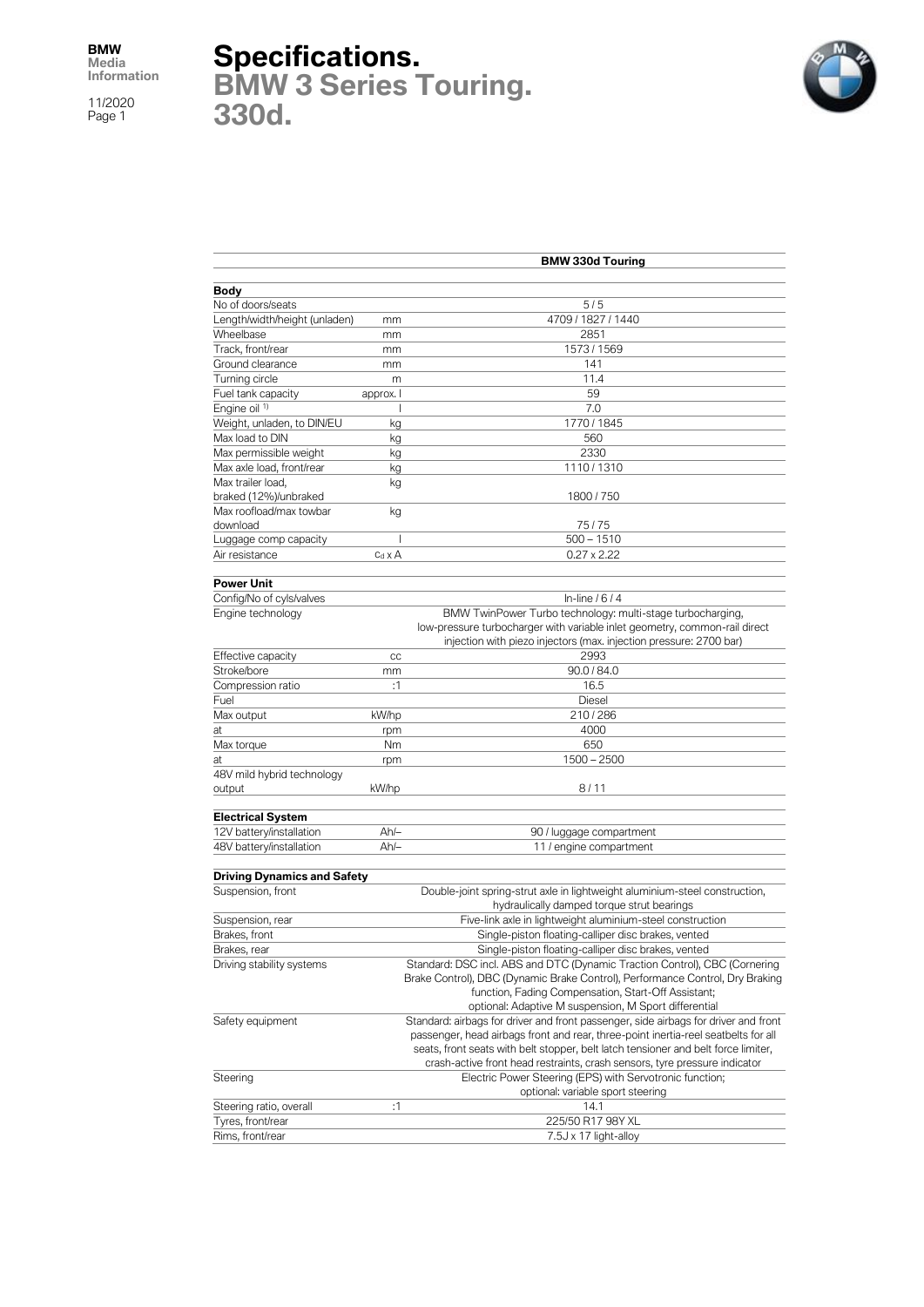|                              |                | <b>BMW 330d Touring</b> |                                                                                                                                                       |  |
|------------------------------|----------------|-------------------------|-------------------------------------------------------------------------------------------------------------------------------------------------------|--|
|                              |                |                         |                                                                                                                                                       |  |
| <b>Transmission</b>          |                |                         |                                                                                                                                                       |  |
| Type of transmission         |                |                         | Eight-speed Steptronic transmission                                                                                                                   |  |
| Gear ratios                  |                | :1                      | 5.500                                                                                                                                                 |  |
|                              | $\mathsf{I}$   | :1                      | 3.520                                                                                                                                                 |  |
|                              | $\mathbf{III}$ | :1                      | 2.200                                                                                                                                                 |  |
|                              | $\mathsf{N}$   | :1                      | 1.720                                                                                                                                                 |  |
|                              | $\vee$         | :1                      | 1.317                                                                                                                                                 |  |
|                              | V <sub>l</sub> | :1                      | 1.000                                                                                                                                                 |  |
|                              | VII            | :1                      | 0.823                                                                                                                                                 |  |
|                              | VIII           | :1                      | 0.640                                                                                                                                                 |  |
|                              | R              | :1                      | 3.993                                                                                                                                                 |  |
| Final drive                  |                | :1                      | 2.563                                                                                                                                                 |  |
|                              |                |                         |                                                                                                                                                       |  |
| Performance                  |                |                         |                                                                                                                                                       |  |
| Power-to-weight ratio (DIN)  |                | kg/kW                   | 8.4                                                                                                                                                   |  |
| Output per litre             |                | kW/I                    | 70.2                                                                                                                                                  |  |
| Acceleration                 | 0-100 km/h     | S                       | 5.5                                                                                                                                                   |  |
| Top speed                    |                | km/h                    | 250                                                                                                                                                   |  |
|                              |                |                         |                                                                                                                                                       |  |
| <b>BMW EfficientDynamics</b> |                |                         |                                                                                                                                                       |  |
| <b>BMW EfficientDynamics</b> |                |                         | Mild hybrid technology with 48V starter-generator, Brake Energy Regeneration                                                                          |  |
| standard features            |                |                         | with recuperation display, Auto Start Stop function,                                                                                                  |  |
|                              |                |                         | ECO PRO and COMFORT mode with coasting function, Proactive Driving                                                                                    |  |
|                              |                |                         | Assistant, Optimum Shift Indicator, Electric Power Steering,                                                                                          |  |
|                              |                |                         | BMW EfficientLightweight, optimised aerodynamic attributes, active air flap                                                                           |  |
|                              |                |                         | control, on-demand operation of ancillary units, map-regulated oil pump,                                                                              |  |
|                              |                |                         | differential with optimised warm-up behaviour, tyres with reduced rolling<br>resistance, BMW Blue Performance technology with SCR catalytic converter |  |
|                              |                |                         |                                                                                                                                                       |  |
| <b>Fuel Consumption ECE</b>  |                |                         |                                                                                                                                                       |  |
| Urban                        |                | <b>I/100 km</b>         | $5.7 - 5.5$                                                                                                                                           |  |
| Extra-urban                  |                | <b>//100 km</b>         | $4.3 - 3.9$                                                                                                                                           |  |
| Combined                     |                | <b>//100 km</b>         | $4.8 - 4.5$                                                                                                                                           |  |
| CO <sub>2</sub>              |                | g/km                    | $128 - 119$                                                                                                                                           |  |
| Emission rating              |                |                         | Euro 6d                                                                                                                                               |  |

Specifications apply to ACEA markets/data relevant to homologation applies in part only to Germany (weight)

1) Oil change

The fuel consumption, CO2 emissions and electric power consumption figures were determined according to the European Regulation (EC)<br>715/2007 in the version applicable. The figures refer to a vehicle with basic configurati

The values are already based on the new WLTP test cycle and are translated back into NEDC-equivalent values in order to ensure comparability<br>between the vehicles. With respect to these vehicles, for vehicle-related taxes o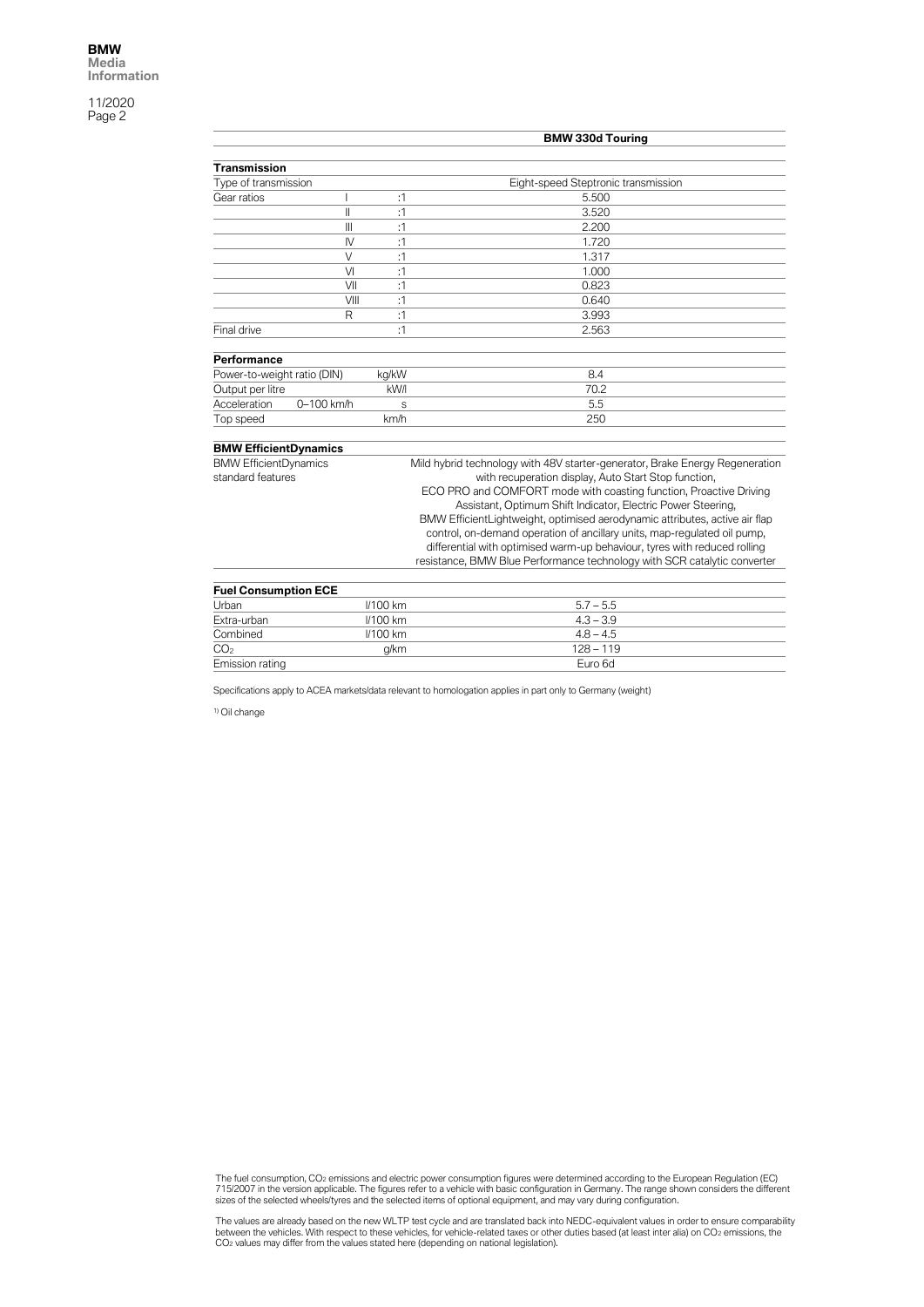## **BMW 3 Series Touring. 330d xDrive.**

|                                    | <b>BMW 330d xDrive Touring</b> |                                                                                                             |  |
|------------------------------------|--------------------------------|-------------------------------------------------------------------------------------------------------------|--|
|                                    |                                |                                                                                                             |  |
| Body                               |                                |                                                                                                             |  |
| No of doors/seats                  |                                | 5/5                                                                                                         |  |
| Length/width/height (unladen)      | mm                             | 4709 / 1827 / 1445                                                                                          |  |
| Wheelbase                          | mm                             | 2851                                                                                                        |  |
| Track, front/rear                  | mm                             | 1573/1567                                                                                                   |  |
| Ground clearance                   | mm                             | 135                                                                                                         |  |
| Turning circle                     | m                              | 12.0                                                                                                        |  |
| Fuel tank capacity                 | approx. I                      | 59                                                                                                          |  |
| Engine oil <sup>1)</sup>           | ı                              | 7.0                                                                                                         |  |
| Weight, unladen, to DIN/EU         | kg                             | 1830 / 1905                                                                                                 |  |
| Max load to DIN                    | kg                             | 575                                                                                                         |  |
| Max permissible weight             | kg                             | 2405                                                                                                        |  |
| Max axle load, front/rear          | kg                             | 1160 / 1330                                                                                                 |  |
| Max trailer load,                  | kg                             |                                                                                                             |  |
| braked (12%)/unbraked              |                                | 1800 / 750                                                                                                  |  |
| Max roofload/max towbar            | kg                             |                                                                                                             |  |
| download                           | I                              | 75/75<br>$500 - 1510$                                                                                       |  |
| Luggage comp capacity              |                                |                                                                                                             |  |
| Air resistance                     | $c_d \times A$                 | $0.27 \times 2.22$                                                                                          |  |
| <b>Power Unit</b>                  |                                |                                                                                                             |  |
| Config/No of cyls/valves           |                                | In-line $/6/4$                                                                                              |  |
| Engine technology                  |                                | BMW TwinPower Turbo technology: multi-stage turbocharging,                                                  |  |
|                                    |                                | low-pressure turbocharger with variable inlet geometry, common-rail direct                                  |  |
|                                    |                                | injection with piezo injectors (max. injection pressure: 2700 bar)                                          |  |
| Effective capacity                 | cc                             | 2993                                                                                                        |  |
| Stroke/bore                        | mm                             | 90.0 / 84.0                                                                                                 |  |
| Compression ratio                  | :1                             | 16.5                                                                                                        |  |
| Fuel                               |                                | <b>Diesel</b>                                                                                               |  |
| Max output                         | kW/hp                          | 210/286                                                                                                     |  |
| at                                 | rpm                            | 4000                                                                                                        |  |
| Max torque                         | Nm                             | 650                                                                                                         |  |
| at                                 | rpm                            | $1500 - 2500$                                                                                               |  |
| 48V mild hybrid technology         |                                |                                                                                                             |  |
| output                             | kW/hp                          | 8/11                                                                                                        |  |
|                                    |                                |                                                                                                             |  |
| <b>Electrical System</b>           |                                |                                                                                                             |  |
| 12V battery/installation           | $Ah/-$                         | 90 / luggage compartment                                                                                    |  |
| 48V battery/installation           | $Ah/-$                         | 11 / engine compartment                                                                                     |  |
|                                    |                                |                                                                                                             |  |
| <b>Driving Dynamics and Safety</b> |                                |                                                                                                             |  |
| Suspension, front                  |                                | Double-joint spring-strut axle in lightweight aluminium-steel construction,                                 |  |
|                                    |                                | hydraulically damped torque strut bearings                                                                  |  |
| Suspension, rear                   |                                | Five-link axle in lightweight aluminium-steel construction                                                  |  |
| Brakes, front                      |                                | Single-piston floating-calliper disc brakes, vented                                                         |  |
| Brakes, rear                       |                                | Single-piston floating-calliper disc brakes, vented                                                         |  |
| Driving stability systems          |                                | Standard: DSC incl. ABS and DTC (Dynamic Traction Control), CBC (Cornering                                  |  |
|                                    |                                | Brake Control), DBC (Dynamic Brake Control), Performance Control, Dry Braking                               |  |
|                                    |                                | function, Fading Compensation, Start-Off Assistant, xDrive all-wheel-drive                                  |  |
|                                    |                                | system networked with DSC; optional: Adaptive M suspension,                                                 |  |
| Safety equipment                   |                                | M Sport differential<br>Standard: airbags for driver and front passenger, side airbags for driver and front |  |
|                                    |                                | passenger, head airbags front and rear, three-point inertia-reel seatbelts for all                          |  |
|                                    |                                | seats, front seats with belt stopper, belt latch tensioner and belt force limiter,                          |  |
|                                    |                                | crash-active front head restraints, crash sensors, tyre pressure indicator                                  |  |
| Steering                           |                                | Electric Power Steering (EPS) with Servotronic function;                                                    |  |
|                                    |                                | optional: variable sport steering                                                                           |  |
| Steering ratio, overall            | :1                             | 14.9                                                                                                        |  |
| Tyres, front/rear                  |                                | 225/50 R17 98Y XL                                                                                           |  |
| Rims, front/rear                   |                                | 7.5J x 17 light-alloy                                                                                       |  |
|                                    |                                |                                                                                                             |  |